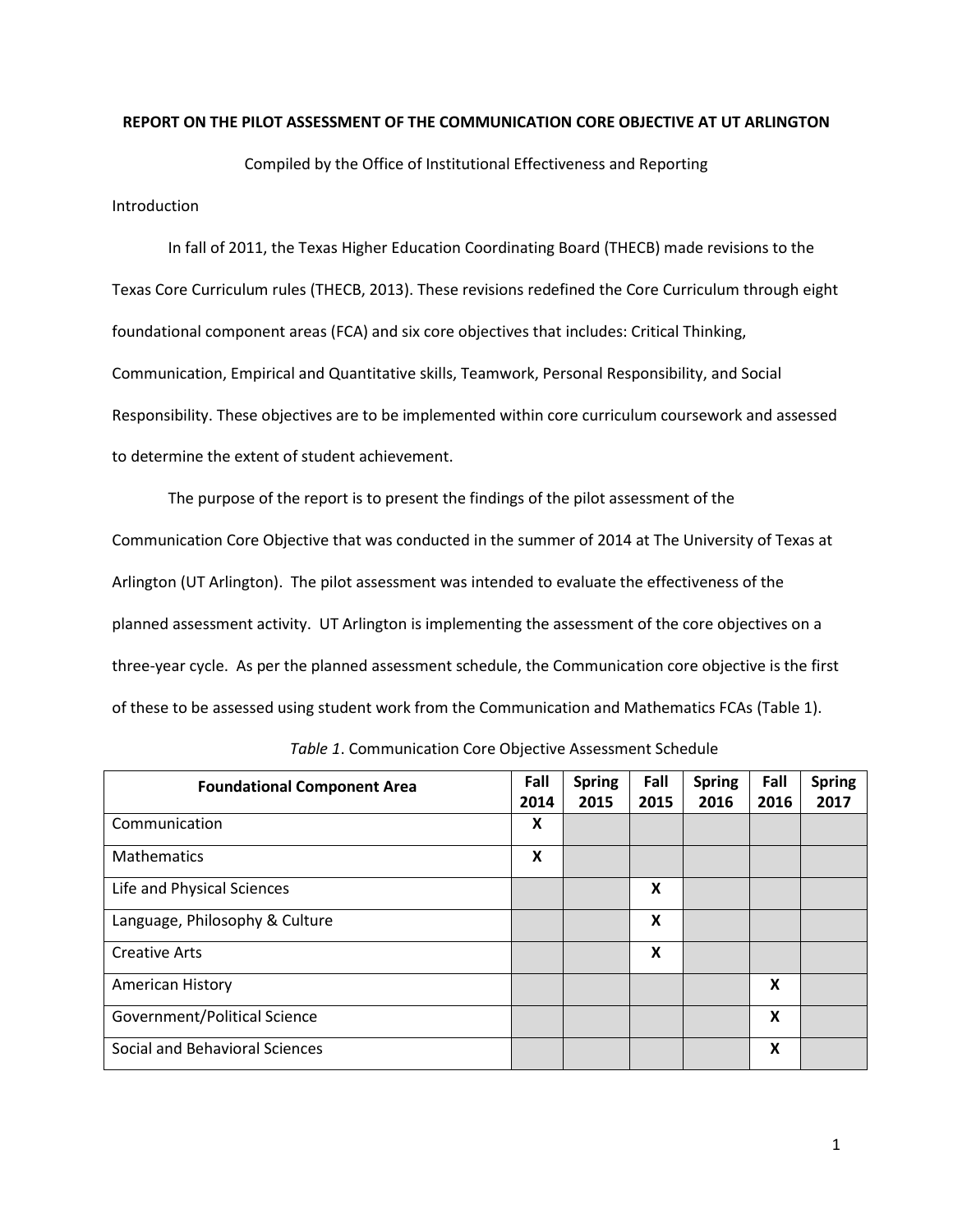### **Methodology**

The Communication objective was assessed by scoring samples of student written work against a rubric. Faculty raters from across the University were involved in the assessment process. The remainder of this section of the paper contains a description of the student work sample, the assessment instrument, and the assessment process.

#### *Sample*

The student work samples consisted of 5-10 page papers written in fall 2013 for ENGL 1302. The Director of the First Year English (FYE) program selected eight sections of ENGL 1302 from which to draw the student work samples. The selected sections represent the students that generally enroll in the ENGL 1302. The Office of Institutional Effectiveness and Reporting (IER) with assistance of the FYE Director collected 129 student work samples and IER redacted any faculty and student identifying information. Nearly 90% of the student work samples were produced by freshmen and sophomores. *Assessment Instrument*

The assessment instrument used in the pilot assessment was a rubric adapted from the Association of American Colleges and Universities' (AAC&U) Written Communication Valid Assessment of Learning in Undergraduate Education (VALUE) Rubric by FYE and IER (Figure 1). The rubric is categorized into five dimensions and uses a 4-point scale. The dimensions of the rubric are context and purpose, organization and structure, content development, sources and evidence, and control of syntax and mechanics. Each point for each dimension of the rubric is accompanied by a description of the expected quality of work within the dimension.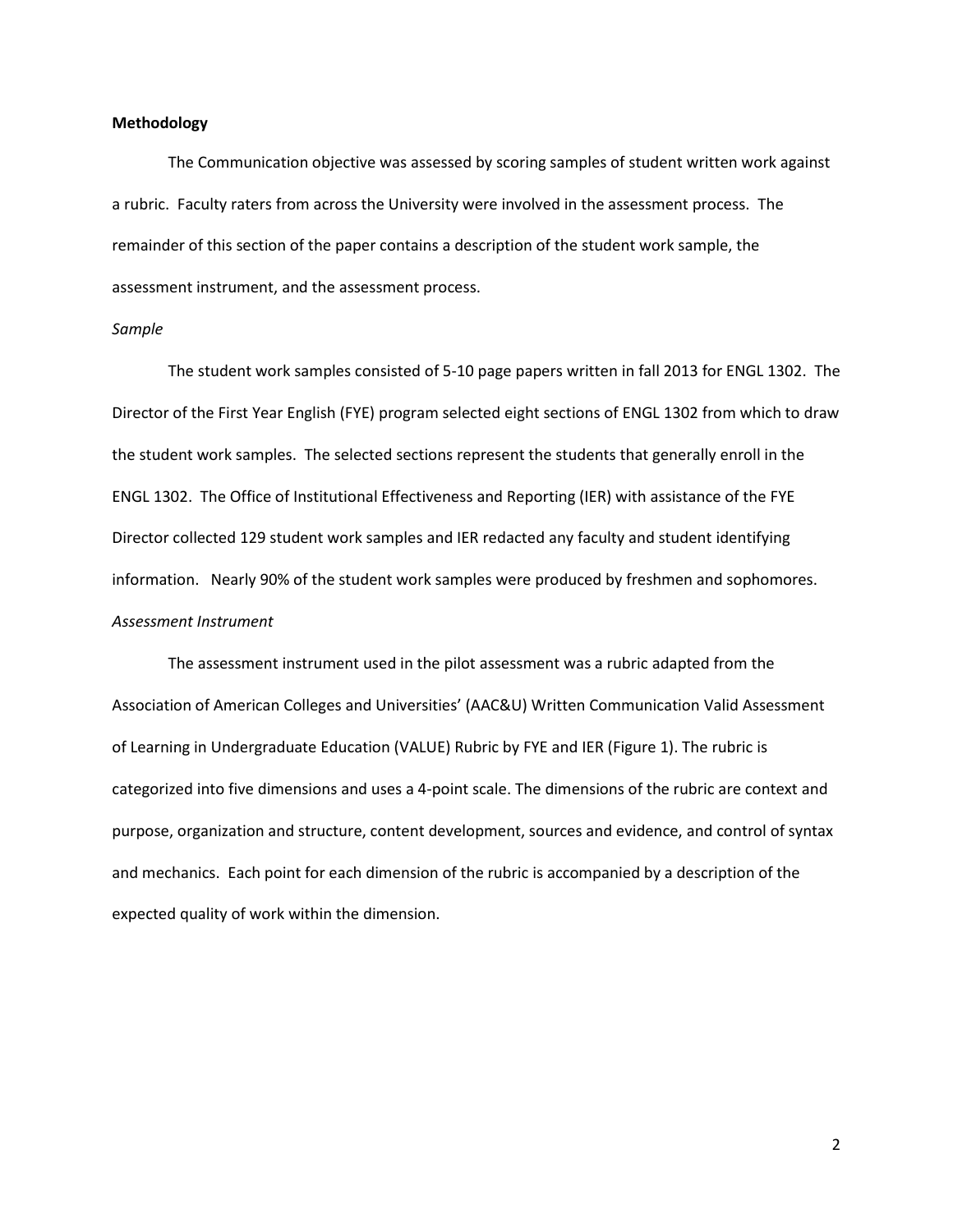|                                           |                                                                                                                                                                                                                                                                                 | <b>Levels of Achievement</b>                                                                                                                                                                                                                             |                                                                                                                                                                                                                                              |                                                                                                                                                                                                                                     |
|-------------------------------------------|---------------------------------------------------------------------------------------------------------------------------------------------------------------------------------------------------------------------------------------------------------------------------------|----------------------------------------------------------------------------------------------------------------------------------------------------------------------------------------------------------------------------------------------------------|----------------------------------------------------------------------------------------------------------------------------------------------------------------------------------------------------------------------------------------------|-------------------------------------------------------------------------------------------------------------------------------------------------------------------------------------------------------------------------------------|
| Criteria                                  | <b>Capstone 4</b>                                                                                                                                                                                                                                                               | <b>Milestone 3</b>                                                                                                                                                                                                                                       | <b>Milestone 2</b>                                                                                                                                                                                                                           | Benchmark 1                                                                                                                                                                                                                         |
| <b>Context and Purpose</b>                | Demonstrates a thorough understanding<br>of context, audience, and purpose and a<br>clear focus on the assigned task.                                                                                                                                                           | esponsive to the assigned task assigned task.<br>audience, and purpose and is<br>consideration of context,<br>Demonstrates adequate                                                                                                                      | of context, audience, and<br>Demonstrates awareness<br>purpose and to the                                                                                                                                                                    | audience, purpose, and to<br>Demonstrates minimal<br>attention to context,<br>assigned task.                                                                                                                                        |
| Organization and<br>Structure             | presentation, formatting, and stylistic<br>Demonstrates detailed attention to<br>successful organization, content<br>thoices.                                                                                                                                                   | Demonstrates consistent use of Follows expectations for<br>presentation, formatting, and<br>organization, content<br>stylistic choices.                                                                                                                  | basic organization, content<br>presentation, formatting,<br>and stylistic choices.                                                                                                                                                           | system for basic organization<br>Attempts to use a consistent<br>and presentation.                                                                                                                                                  |
| Development<br>Content                    | compelling content to illustrate mastery compelling content to explore<br>understanding, and shaping the whole<br>of the subject, conveying the writer's<br>Uses appropriate, relevant, and<br>work.                                                                            | Uses appropriate, relevant, and Uses appropriate and<br>discipline and shape the whole<br>ideas within the context of the<br>work.                                                                                                                       | develop and explore ideas<br>through most of the work.<br>relevant content to                                                                                                                                                                | Uses appropriate and relevant<br>content to develop simple<br>ideas in some part of the<br>work                                                                                                                                     |
| Sources and<br>Evidence                   | sources and credits sources throughout<br>develop ideas. Writer contextualizes<br>quality, credible, relevant sources to<br>appropriate source documentation<br>Demonstrates skillful use of high<br>cited/bibliography page or other<br>he essay an in a works<br><b>ormat</b> | Demonstrates consistent use of to use credible and/or<br>identifies sources in essay and<br>source documentation format.<br>in a works cited/bibliography<br>support ideas. Writer clearly<br>credible, relevant sources to<br>page or other appropriate | relevant sources to support ideas. Writer does not<br>cited/bibliography page or<br>identifies sources in essay<br>Demonstrates an attempt<br>other appropriate source<br>ideas. Writer generally<br>documentation format.<br>and in a works | Demonstrates a basic attempt<br>material to its source in essay<br>consistently credit borrowed<br>cited/bibliography page or<br>to use sources to support<br>other appropriate source<br>documentation format<br>and/or in a works |
| <b>Control of Syntax</b><br>and Mechanics | anguage that skillfully communicates<br>meaning to readers with clarity and<br>Uses graceful, virtually error-free,<br>fluency.                                                                                                                                                 | Uses straightforward language conveys general meaning<br>with minimal errors to convey<br>clear meaning to readers.                                                                                                                                      | to readers although the<br>language may contain<br>Uses language that<br>some errors.                                                                                                                                                        | sometimes impedes meaning<br>because of errors in usage.<br>Uses language that                                                                                                                                                      |

**Communication Rubric** 

*Figure 1*. Communication Rubric

Adapted for the University of Texas at Arlington<br>from AAC&U's Written Communication VALUE Rubric<br>Last Revised 7/18/2014

Association of American Colleges and Universities

⋖ ⋖

UNIVERSITY OF TEXAS ARLINGTON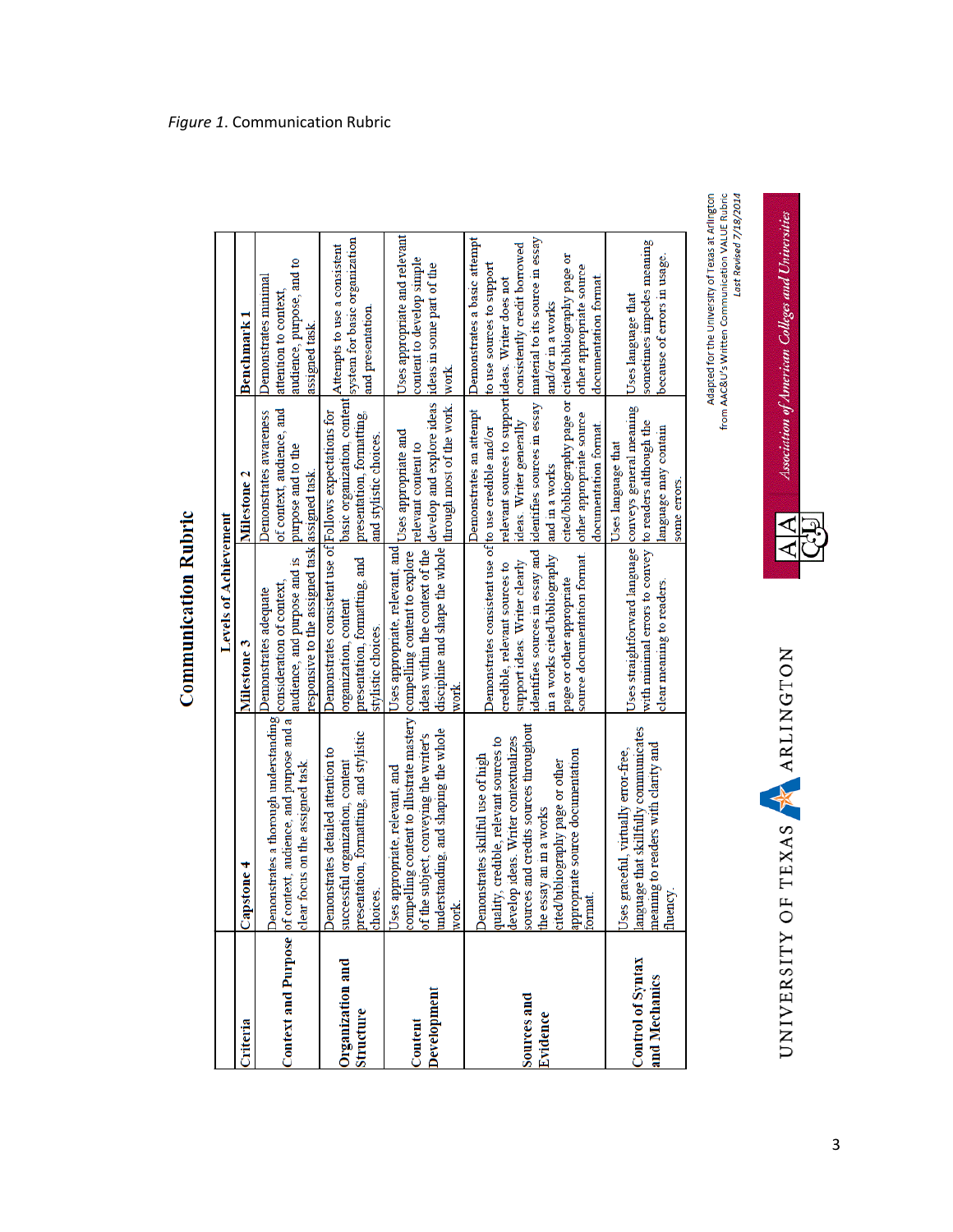The student work samples were rated by twelve faculty members from six of the nine schools and colleges within the University (Table 2). The faculty were prepared prior to the actual scoring of student work samples through a rater calibration process. The FYE Director selected nine out of the 129 samples of student work that were used as anchor papers. During the calibration process, these anchor papers facilitated discussion that lead to a common understanding of written communication quality based on the dimensions of the rubric.

| College/School                          | # of Raters Participated |
|-----------------------------------------|--------------------------|
| Architecture                            | O                        |
| <b>Business</b>                         | 1                        |
| <b>Education and Health Professions</b> | 1                        |
| Engineering                             | $\overline{2}$           |
| Liberal Arts                            | 3                        |
| <b>Nursing</b>                          | ŋ                        |
| Science                                 | 1                        |
| Social Work                             | 4                        |
| Urban and Public Affairs                | n                        |
| <b>Total Raters</b>                     | 12                       |

*Table 2*. College/School Breakdown of Faculty Participants

The actual assessment process involved two faculty members rating each paper on each of the six dimensions of the rubric. If the scores from the two faculty raters were the same or within two points of each other, then the score was averaged. For example if Rater A scored context and purpose as a 2 and Rater B scored context and purpose as a 4, then the score for that dimension was 3. If the scores from the two raters were greater than two points different (i.e. 1 and 4), then a third rater was used. Out of the three scores, the two that were closest to each other were averaged together. For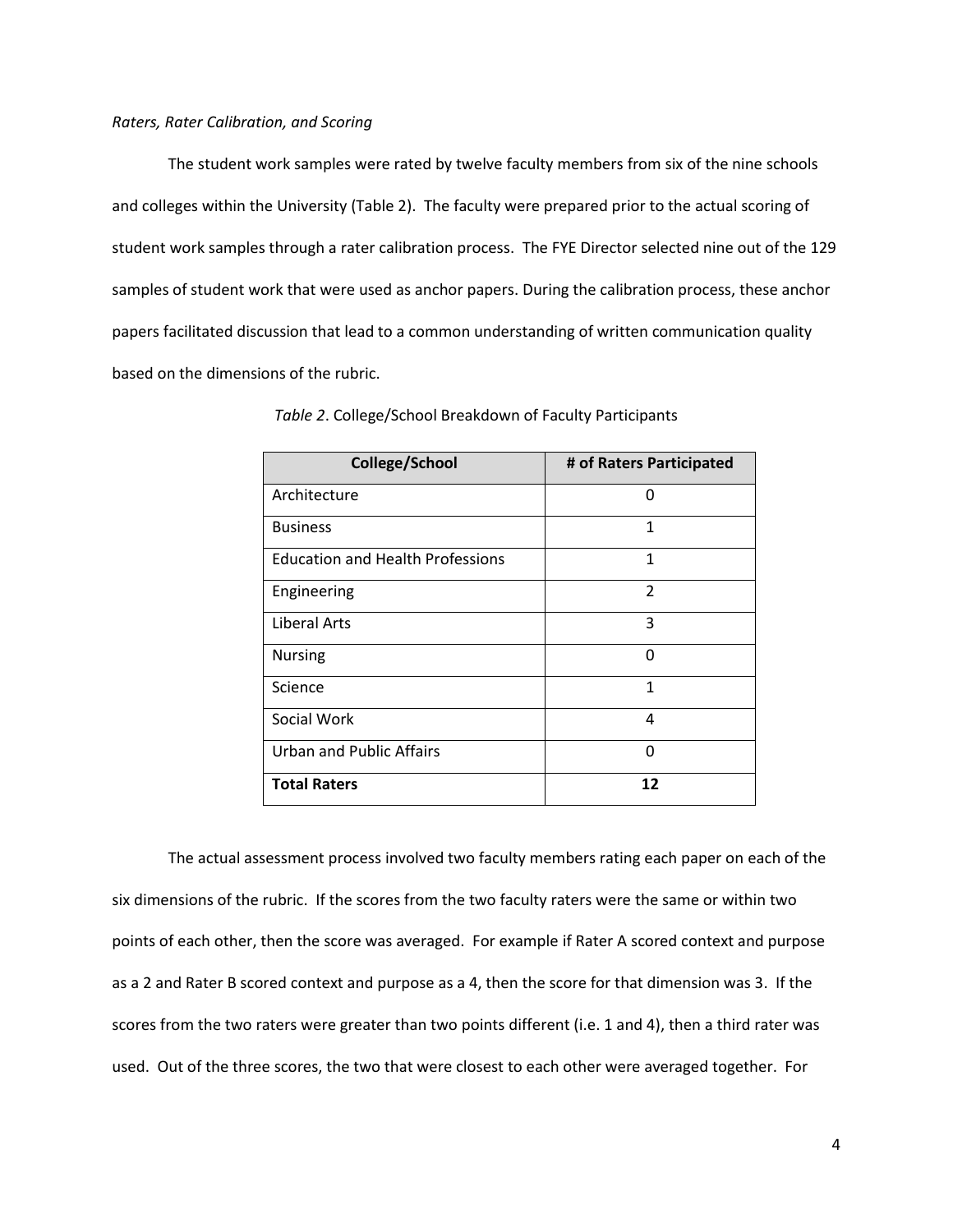example, if Rater 1 gave a score of 1, Rater 2 gave a score of 4 and Rater 3 gave a score of 2, then scores

1 and 2 were averaged for a final score of 1.5. Figure 2 is the rater score sheet.

*Figure 2*. Rater Score Sheet

|                                        | Rater# |   | Rater#         |   |                |   |                |   |
|----------------------------------------|--------|---|----------------|---|----------------|---|----------------|---|
|                                        |        |   |                |   |                |   |                |   |
| Context and Purpose                    | 4      | 3 | 2              | 1 | $\overline{4}$ | 3 | 2              |   |
| Organization/Structure                 | 4      | 3 | $\overline{2}$ | 1 | $\overline{4}$ | 3 | 2              |   |
| <b>Content Development</b>             | 4      | 3 | $\overline{2}$ | 1 | $\overline{4}$ | 3 | $\overline{2}$ | 1 |
| Sources and Evidence                   | 4      | 3 | 2              | 1 | $\overline{4}$ | 3 | 2              | 1 |
| <b>Control of Syntax and Mechanics</b> | 4      | 3 | 2              | 1 | 4              | 3 | 2              |   |

# For Use Only if a Third Rater is Needed

|                                        | Rater# |   |                |  |
|----------------------------------------|--------|---|----------------|--|
| Context and Purpose                    | 4      | 3 | $\overline{2}$ |  |
| Organization/Structure                 | 4      | 3 | $\mathcal{P}$  |  |
| <b>Content Development</b>             | 4      | 3 | 2              |  |
| Sources and Evidence                   | 4      | 3 | 2              |  |
| <b>Control of Syntax and Mechanics</b> | 4      | 3 |                |  |

## **Results**

One hundred and twenty written student work samples were assessed. The bulk of the scores for each dimension fell within Milestone 2 and Milestone 3. Table 3 contains the score frequencies for each dimension. The mean values for the each of the dimensions ranged from 2.67 to 3.05. Table 4 contains the mean values for each dimension. Since the purpose of this pilot assessment was to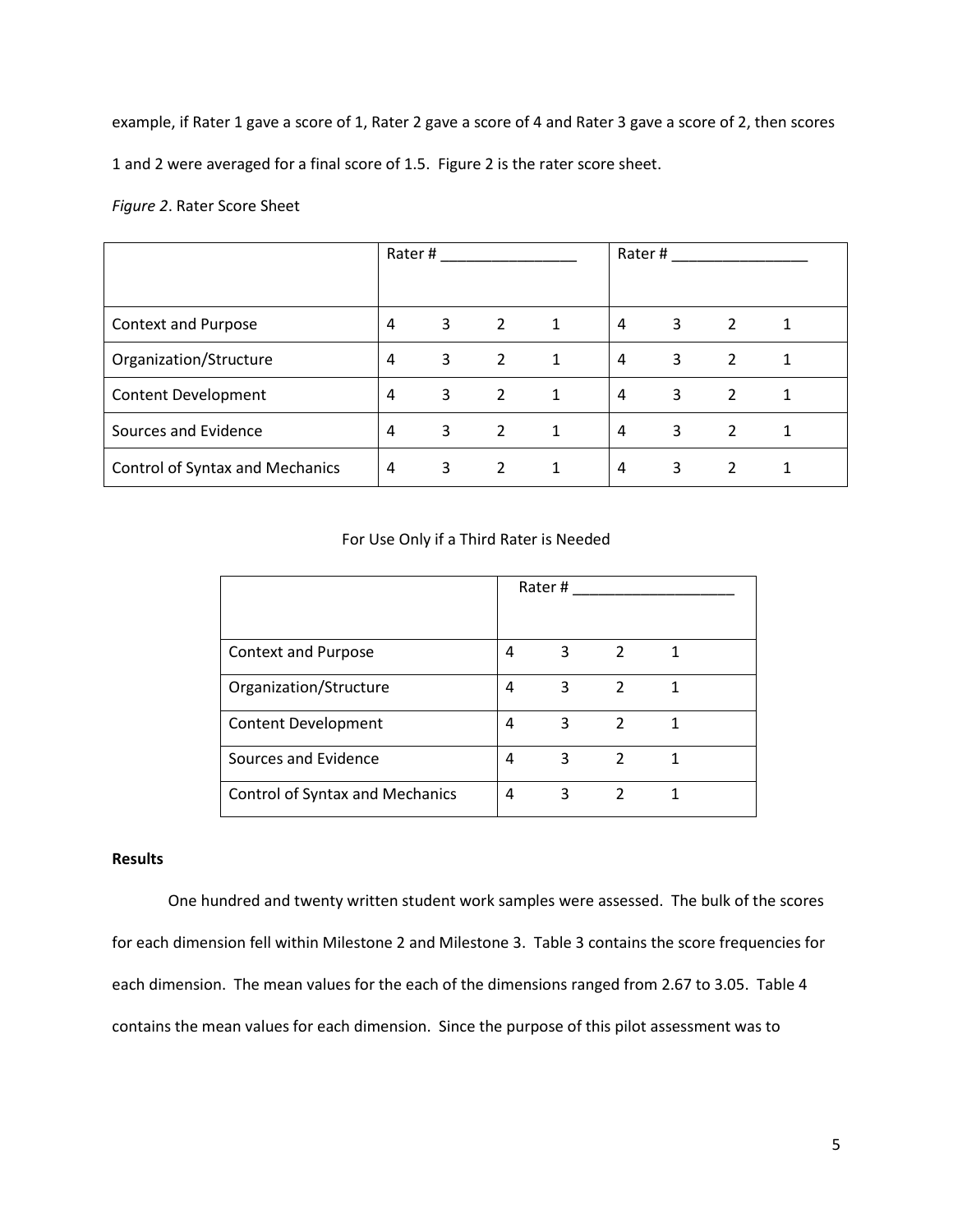evaluate the effectiveness of the assessment process, results were not analyzed except to determine the extent to which the assessment process produced results that would be expected, which is the case.

| <b>Written Communication</b> | <b>Score Frequency (Percent)</b> |       |       |                |  |
|------------------------------|----------------------------------|-------|-------|----------------|--|
| <b>Rubric Dimension</b>      |                                  |       | 3     | $\overline{4}$ |  |
| <b>Context and Purpose</b>   | 45                               | 61    | 14    | 0              |  |
|                              | (37%)                            | (51%) | (12%) | (0%)           |  |
| Organization and             | 27                               | 71    | 22    | 0              |  |
| Structure                    | (23%)                            | (59%) | (18%) | (0%)           |  |
| <b>Content Development</b>   | 24                               | 65    | 29    | 2              |  |
|                              | (20%)                            | (54%) | (24%) | (2%)           |  |
| Sources and Evidence         | 27                               | 56    | 35    | 2              |  |
|                              | (23%)                            | (47%) | (29%) | (2%)           |  |
| Control of Syntax and        | 26                               | 70    | 23    |                |  |
| <b>Mechanics</b>             | (22%)                            | (58%) | (19%) | (1%)           |  |

# *Table 3*. Score Frequencies

## *Table 4*. Mean Scores and Standard Deviation

| <b>Written Communication Rubric</b><br><b>Dimensions</b> | Means $(n=120)$ | <b>Standard Deviation</b> |
|----------------------------------------------------------|-----------------|---------------------------|
| Context and Purpose                                      | 3.05            | .821                      |
| Organization and Structure                               | 2.80            | .759                      |
| Content Development                                      | 2.68            | .768                      |
| Sources and Evidence                                     | 2.67            | .840                      |
| <b>Control of Syntax and Mechanics</b>                   | 2.83            | .741                      |

#### *Inter-rater Agreement*

In order to evaluate the effectiveness of the assessment process, inter-rater agreement analysis was conducted to see how frequently the two raters agreed on scoring. The inter-rater agreement level was determined by calculating the intra-class correlation coefficient (ICC). Commonly accepted guidelines were used to interpret the ICC results whereby .40 to .74 were considered fair to good interrater agreement (Grenko, Abendroth, Frauenhoffer, Ruggiero, and Zaino, 2000).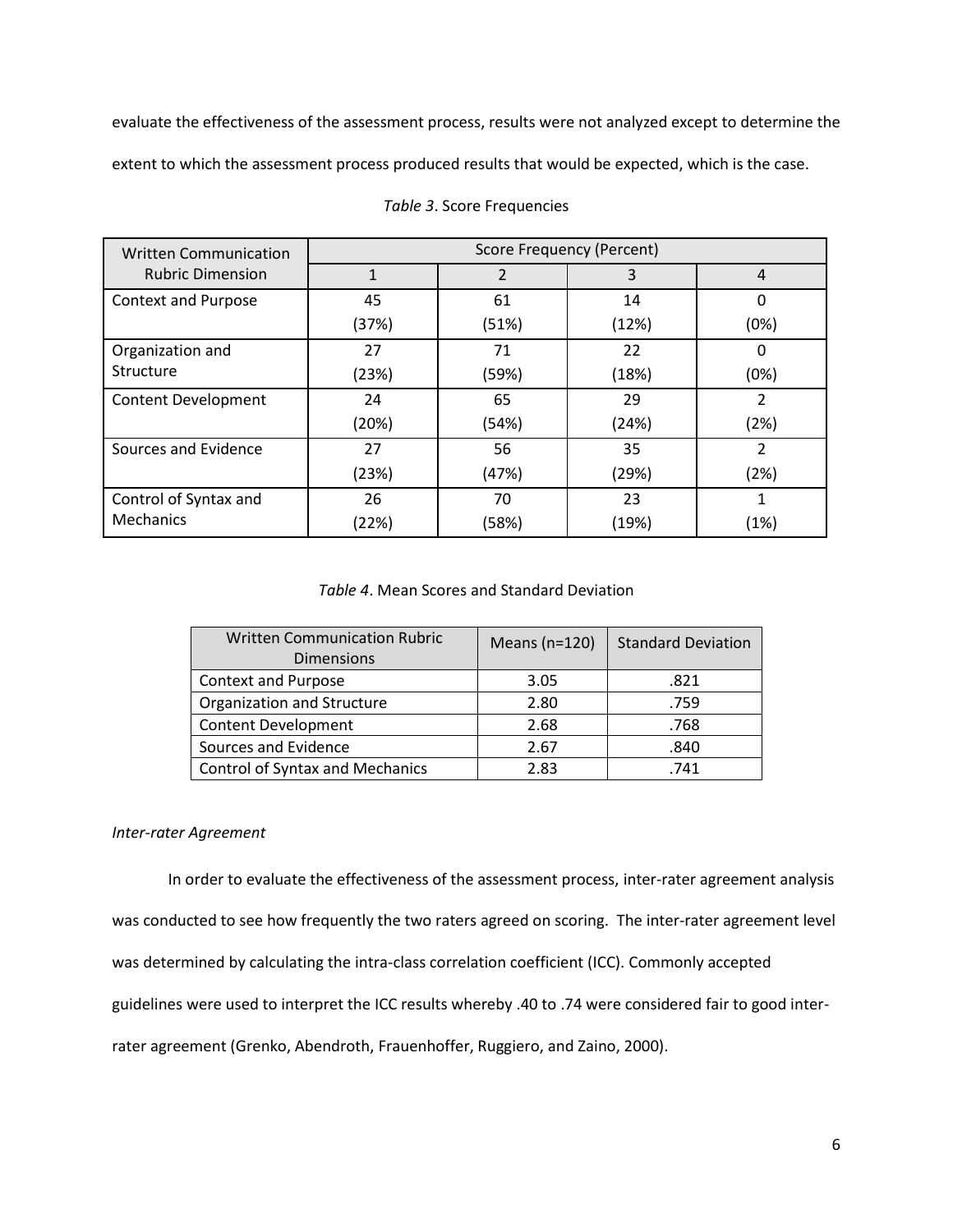ICC was calculated overall as well as for each of the five dimensions. The overall ICC value was .580. The ICC values for four out of the five dimensions, including Context and Purpose, Content Development, Sources and Evidence, and Control of Syntax and Mechanics, indicated fair to good interrater agreement. Organization and Structure was the only dimension that fell outside the fair to good inter-rater agreement range with a value of .388. Values for each dimension can be found in Table 5.

*Table 5*. ICC Values by Dimension

| Dimension                              | ICC  |
|----------------------------------------|------|
| <b>Context and Purpose</b>             | .620 |
| Organization and Structure             | .388 |
| <b>Content Development</b>             | .571 |
| Sources and Evidence                   | .643 |
| <b>Control of Syntax and Mechanics</b> | .530 |

IER continually explores assessment quality and is in the early stages of using the Multi-Faceted Rasch Model (MFRM). This model is more robust because it takes into account more factors related to the student abilities, the raters' behavior, and the instrument for assessment. A preliminary analysis of the results showed that raters' severity or leniency in their scoring was within an acceptable range and the rubric's five dimensions seemed to function as designed.

## **Summary**

The pilot assessment was an overall success and has proven to be an effectiveness model to use in future assessments of core objectives. One issue specific to the assessment of written communication did emerge and that is the challenge of rater consistency for the Organization and Structure dimension. A solution to this challenge may be to note inter-rater agreement earlier in the scoring day, so that calibration interventions can be implemented. Monitoring inter-rater agreement in the first part of a scoring day is likely to be a lesson that can be applied to all future scoring days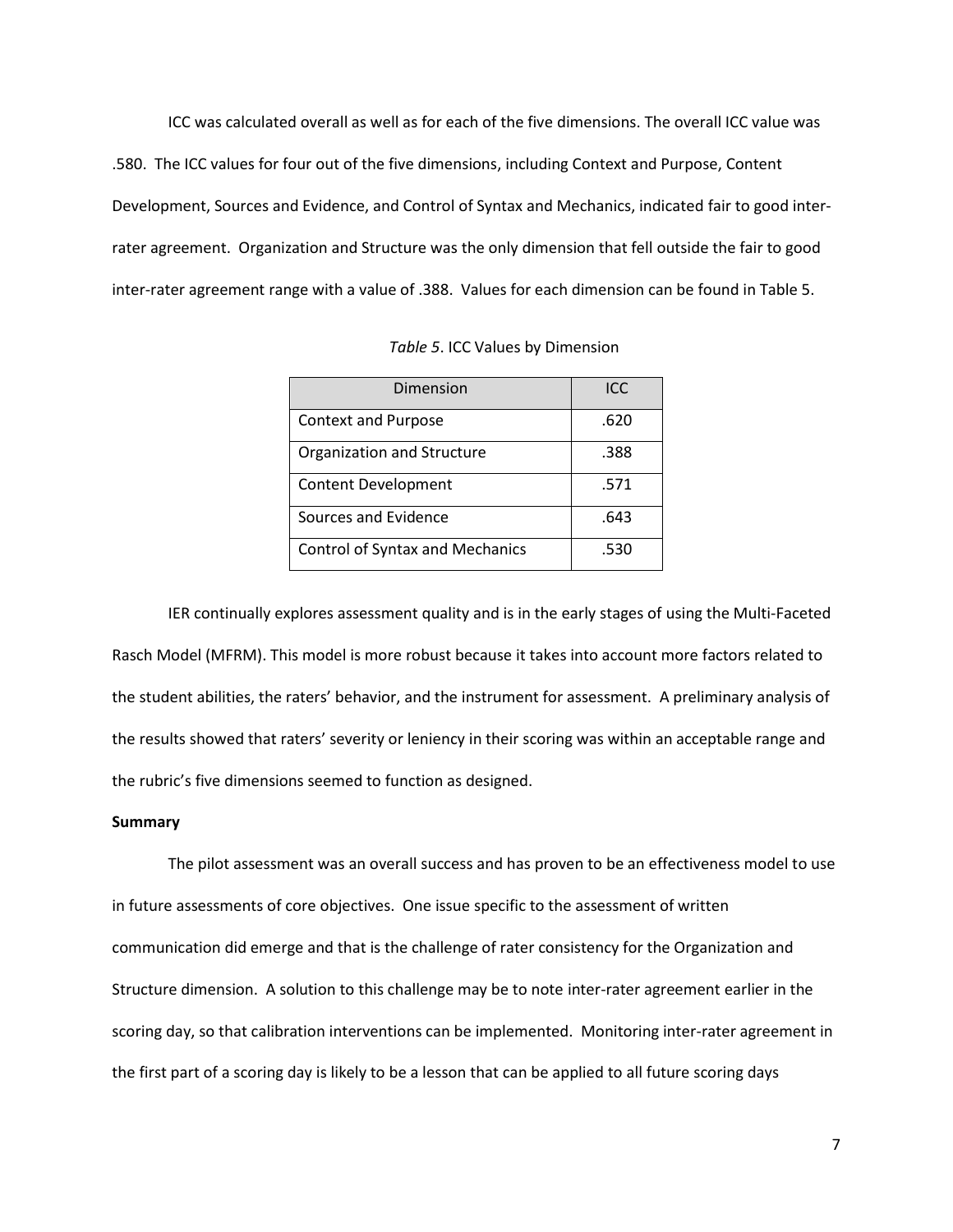regardless of the Core Objective. IER will continue to evaluate the effectiveness of core objective assessments with each scoring day and will implement improvements to the process as needed.